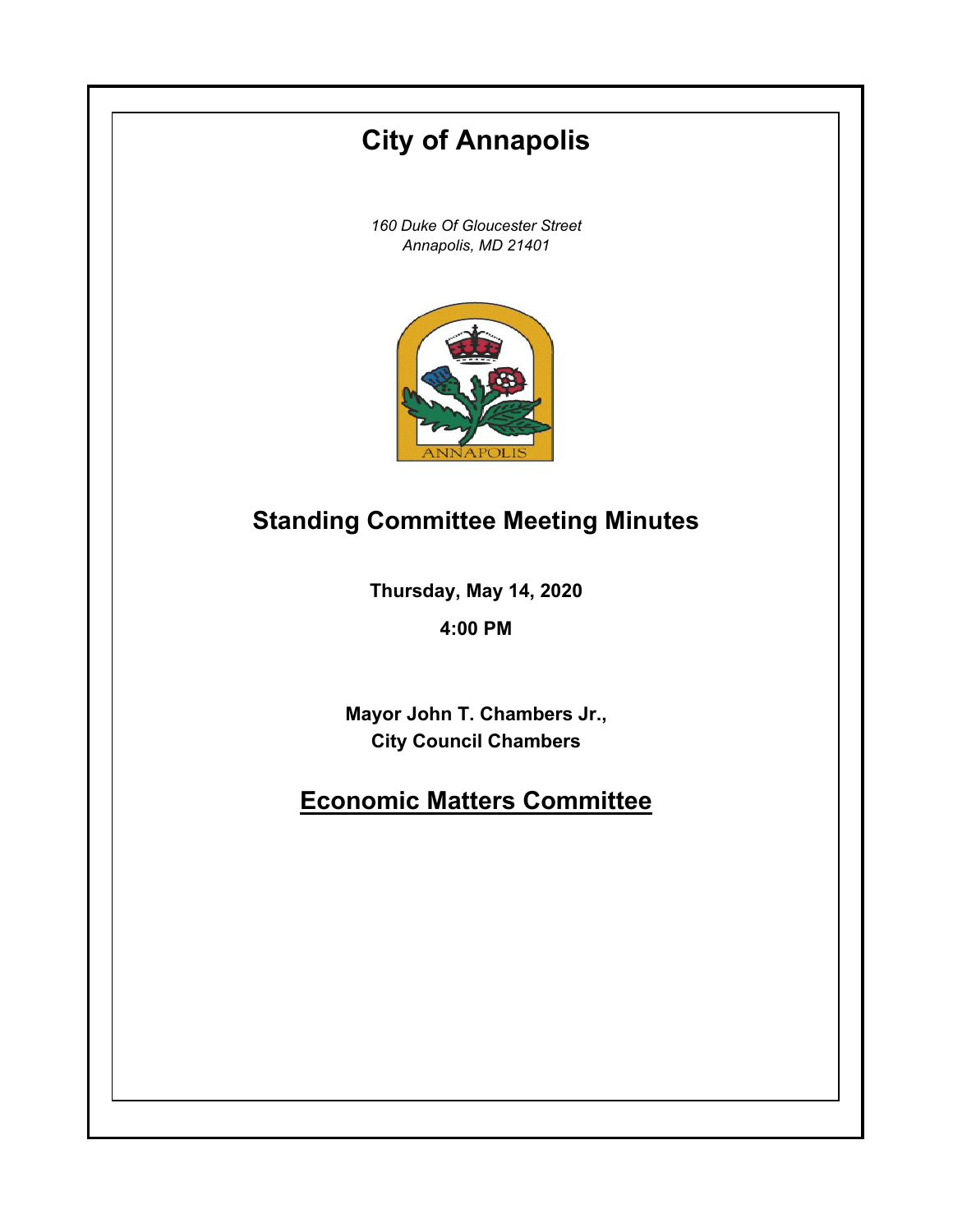### 1. Call To Order

**Chairman Rodriguez called the meeting to order at 4:00 p.m.**

2. Roll Call

**Present:** 2 - Finlayson and Savidge

3. Approval of Agenda (any changes to the agenda should be made here)

**Alderman Savidge moved to adopt the Regular Meeting Agenda. Seconded. A roll call vote was taken. The motion CARRIED by the following vote:**

**Aye:** 3 - Rodriguez, Finlayson and Savidge

#### 4. Business before Committee

#### **a. Approval of Minutes**

[ECM01.09.2](http://annapolismd.legistar.com/gateway.aspx?m=l&id=/matter.aspx?key=4625) 0 Approval of Minutes for the Regular Meeting

> **Alderwoman Finlayson moved to approve. Seconded. A roll call vote was taken. The motion CARRIED by the following vote:**

**Aye:** 3 - Rodriguez, Finlayson and Savidge

#### 5. Legislation before Committee

[O-4-20](http://annapolismd.legistar.com/gateway.aspx?m=l&id=/matter.aspx?key=4693) **Plumbing Code - Capital Facilities Payment Plan -** For the purpose of establishing a Capital Facilities Payment Plan; identifying eligibility requirements, setting a payment schedule, providing for interest and penalties; making stylistic changes; and generally related to said payment plan.

> Chief of Code Enforcement Menassa was present and answered questions from the committee.

**Alderman Savidge moved to recommend favorably. Seconded. A roll call vote was taken. The motion CARRIED by the following vote:**

- **Aye:** 3 Rodriguez, Finlayson and Savidge
- [O-13-20](http://annapolismd.legistar.com/gateway.aspx?m=l&id=/matter.aspx?key=4691) **Sidewalk Signs** For the purpose of extending the DATE FOR SUBMISSION OF A SIDEWALK SIGN PERMIT APPLICATION AND A sidewalk sign permit fee waiver to a date certain.

Alderwoman Tierney, Chief of Code Enforcement Menassa, and Planning and Zoning Director Nash were present and addressed the committee.

#### **Alderwoman Finlayson moved to recommend with amendments. Seconded. A**